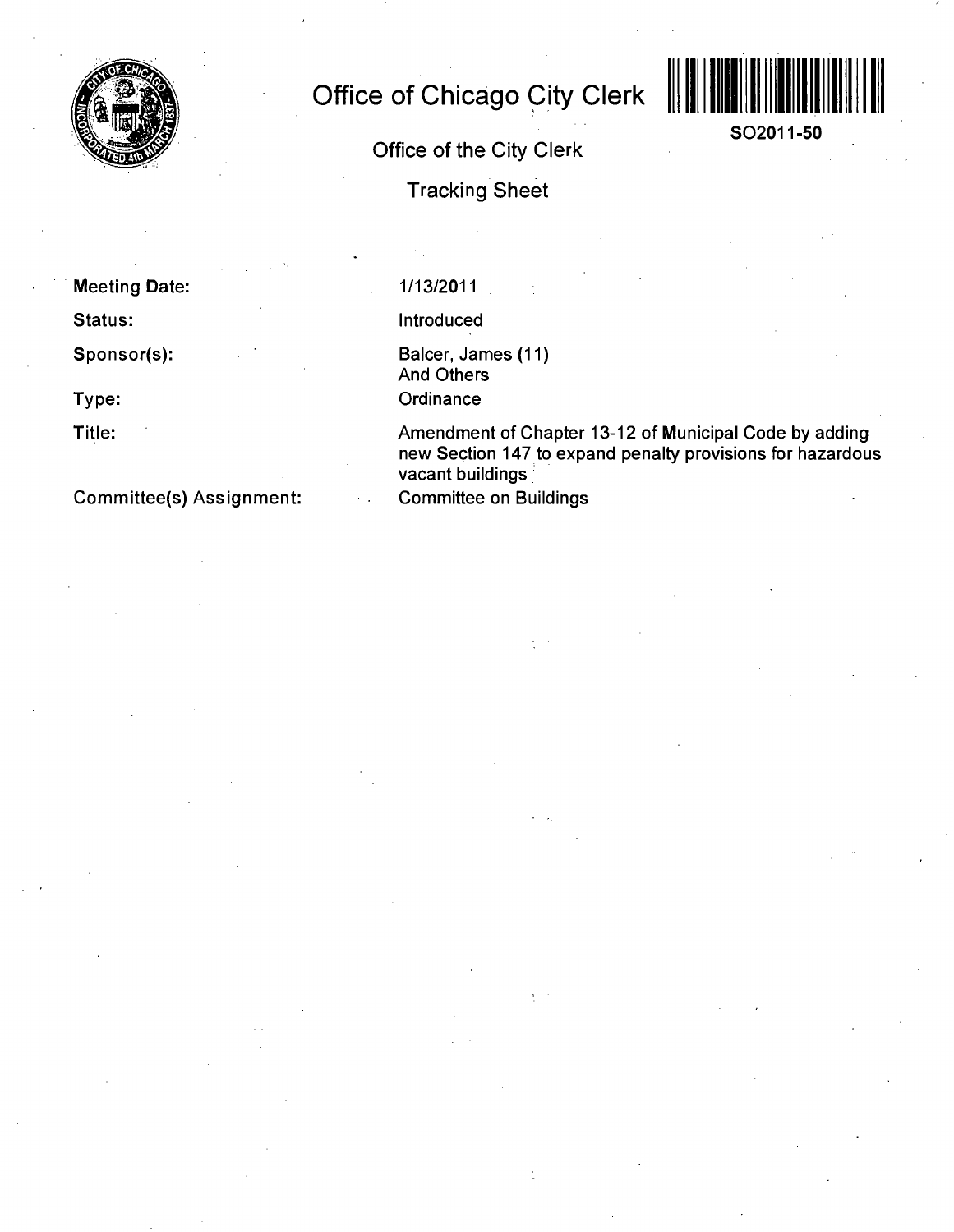### **S U B SlilUI E ORDINANC E**

#### **BE IT ORDAINED BY THE CITY COUNCIL OF THE CITY OF CHICAGO:**

SECTION 1. Chapter 13-12 of the Municipal Code of Chicago is hereby amended by adding a new Section 13-12-147 and by deleting the language struck through, as follows:

13-12-140 Vacant or open buildings - Watchman required - Violation - Penalty.

Any person or persons owning, maintaining, operating, collecting rents for, or having any legal or equitable interest in any vacant and open building, or any uncompleted abandoned building, or any vacant boarded-up building or any otherwise enclosed vacant building must have a watchman on duty upon the premises on which any one of such aforementioned buildings is situated every day continuously between the hours of 4:00 p.m. and 8:00 a.m., unless the building has been secured by methods approved by the commissioner of buildings.

Said watchman required under the provisions of this ordinance shall remain on duty daily during the required hours until such building is either occupied or razed.

Any person who violates the provisions of this section shall be punished by a fine of not less than \$100.00 nor more than \$300.00 for the first offense and not less than \$300.00 nor more than \$500.00 for the second and each subsequent offense. Any third or subsequent offense may be punishable as a misdemeanor by incarceration in the county jail for a term not to exceed six months under procedures set forth in Section 1-2-1.1 of the Illinois Municipal Code (65 ILCS 5/1-2-1.1) as amended, or by both fine and imprisonment. Any person who violates this section after having been notified in writing that a watchman has not been on duty on any premises as required by this section shall, if the building remains or subsequently becomes open and a forcible felony is then committed on those premises after-such-notice-is-given, be sentenced to a mandatory term of imprisonment of not less than 30 days. A separate and distinct offense shall be regarded as committed each day on which such person or persons shall violate the provisions of this section. For purposes of this section, "forcible felony" has the meaning ascribed to the term in Section 2-8 of the Criminal Code of 1961 (720 ILCS 5/2-8).

**13-12-147 Hazardous vacant buildings.** 

المنتقلة الأمر<br>المنتقلة الأمر

(a) In addition to any other penaltv or fine provided for in this code, the owner of any vacant and open building, anv uncompleted abandoned building, any vacant boarded-up building, or any otherwise enclosed vacant building shall be punished bv a term of incarceration of not less than 30 days nor more than 6 months if:

> (1) the building: (i) is in violation of section  $13-12-135(d)$ ; or (ii) has a violation of any fire, electrical, or building provision of this code, which is imminentiv dangerous and hazardous: and

> (2) as a result of any condition which arose because of the violation, a person suffers a severe injury or death.

(b) For purposes of this section the following definitions apply:

(1) "Vacant" shall have the same meaning ascribed to that term in section 13-12-125.

(2) "Open" means a building that has anv door, window or wall missing unsecured,